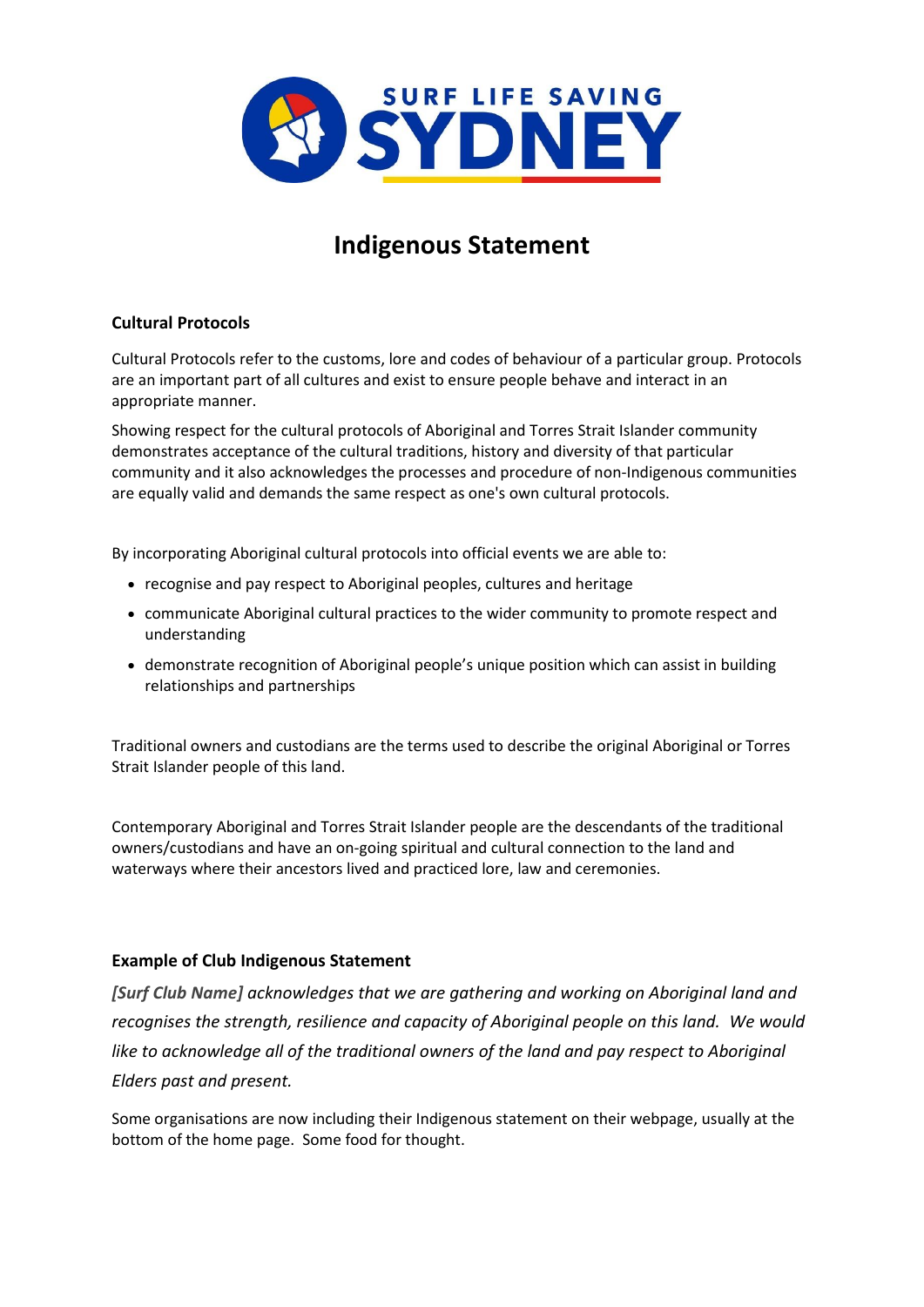There are two ways in which you can acknowledge the Aboriginal traditional custodians of the land.

#### **Welcome to Country Ceremony**

A "Welcome to Country" or "Traditional Welcome" ceremony is where an Aboriginal descendant or elected representative of the local Aboriginal group welcomes people in attendance to their land prior to a meeting, event or function.

Recent Welcome to Country ceremonies are a modern version of a traditional ceremony that enables the custodians of the land to give their consent for the activity to take place of their lands and is a mark of respect from the organisers to the local Aboriginal community.

### **Acknowledgement of Country**

Acknowledgement of Country is where non-Indigenous people or an Aboriginal person who is not from the local area performs an Acknowledgement to Country to acknowledge and show respect to the traditional owners and custodians of the land and, like a Welcome to Country, is conducted prior to meetings, events and functions.

The following is considered an example of the appropriate wording for and Acknowledgement of Country, as endorsed by the La Perouse Local Aboriginal Land Council:

*'I would like to acknowledge that we are here today on the land of the [Name of Traditional*  **Owners]** peoples who traditionally occupied this land. On behalf of [Surf Club Name], I *acknowledge Aboriginal or Torres Strait Islander people attending today and I pay my respects to Elders past and present'.*